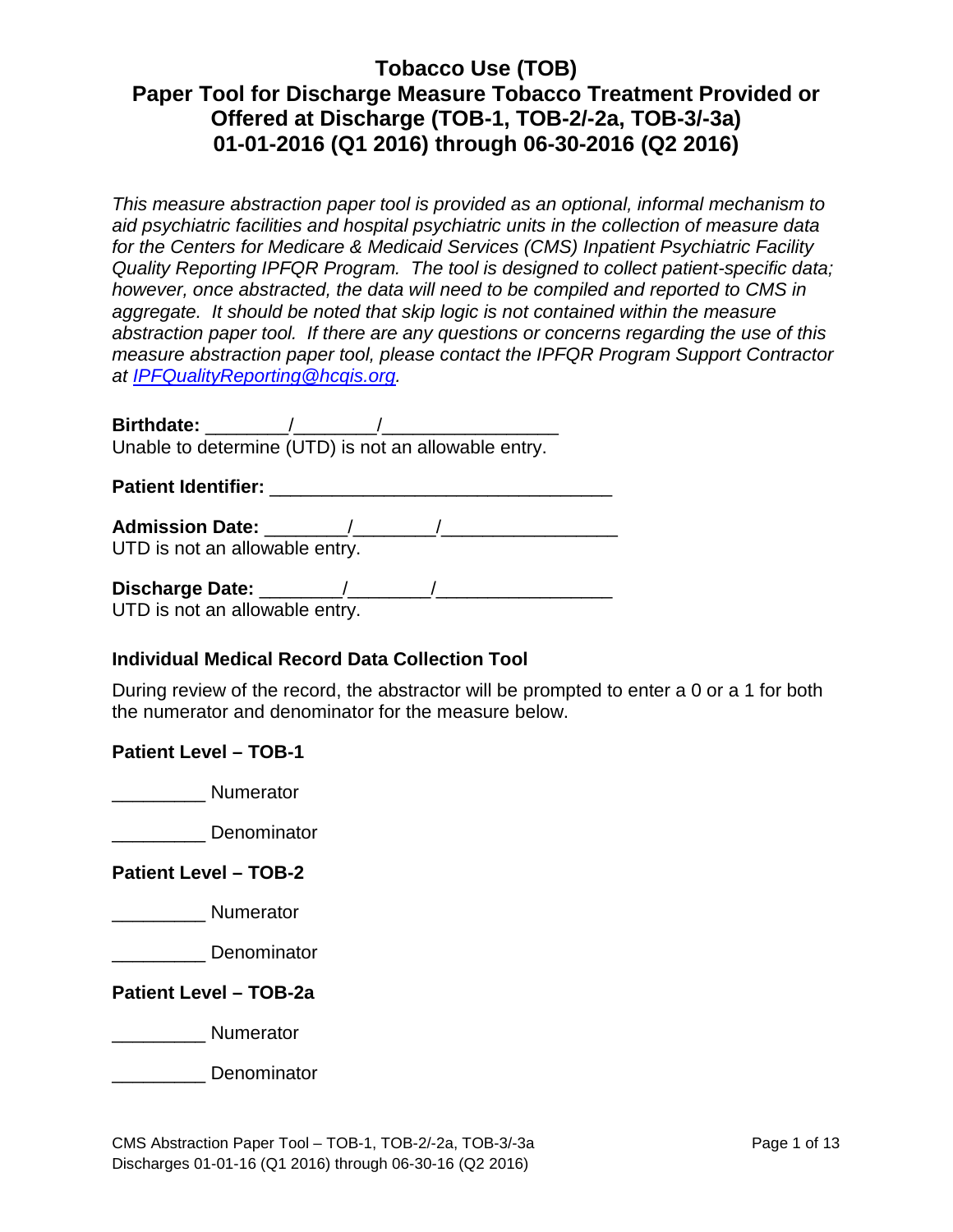**Patient Level – TOB-3**

\_\_\_\_\_\_\_\_\_ Numerator

\_\_\_\_\_\_\_\_\_ Denominator

**Patient Level – TOB-3a**

\_\_\_\_\_\_\_\_\_ Numerator

\_\_\_\_\_\_\_\_\_ Denominator

The information from each medical record will be used to determine the numerator and denominator, which will be aggregated for annual entry into the *QualityNet Secure Portal.* 

### **TOB-1**

- **1. What is the patient's age?** Patient Age (in years) is calculated by *Admission Date* minus *Birthdate.* 
	- If *Patient Age* is less than 18 years, the case will be excluded (Measure Category Assignment of "B"). Stop abstracting. The case will not be included in the numerator or denominator for TOB-1. Add 0 to the numerator and denominator for TOB-1.
	- If *Patient Age* is 18 years of age or greater, proceed to *Length of Stay.*
- **2. What is the** *Length of Stay***?** *Length of Stay* (in days) equals *Discharge Date* minus *Admission Date.*
	- If the *Length of Stay* is less than or equal to 3 days, the case will be excluded (Measure Category Assignment of "B"). Stop abstracting. The case will not be included in the numerator or denominator for TOB-1. Add 0 to the numerator and denominator for TOB-1.
	- If the *Length of Stay* is greater than 3 days, proceed to *Comfort Measures Only*.
- **3. When is the earliest physician, Advanced Practice Nurse (APN), or Physician Assistant (PA) statement documenting comfort measures only?** *(Comfort Measures Only)*
	- \_\_\_\_\_ 1 Day 0 or 1: The earliest day the physician/APN/PA documented *Comfort Measures Only* was the day of arrival (Day 0) or day after arrival (Day 1).
	- \_\_\_\_\_ 2 Day 2 or after: The earliest day the physician/APN/PA documented *Comfort Measures Only* was 2 or more days after arrival day (Day 2+).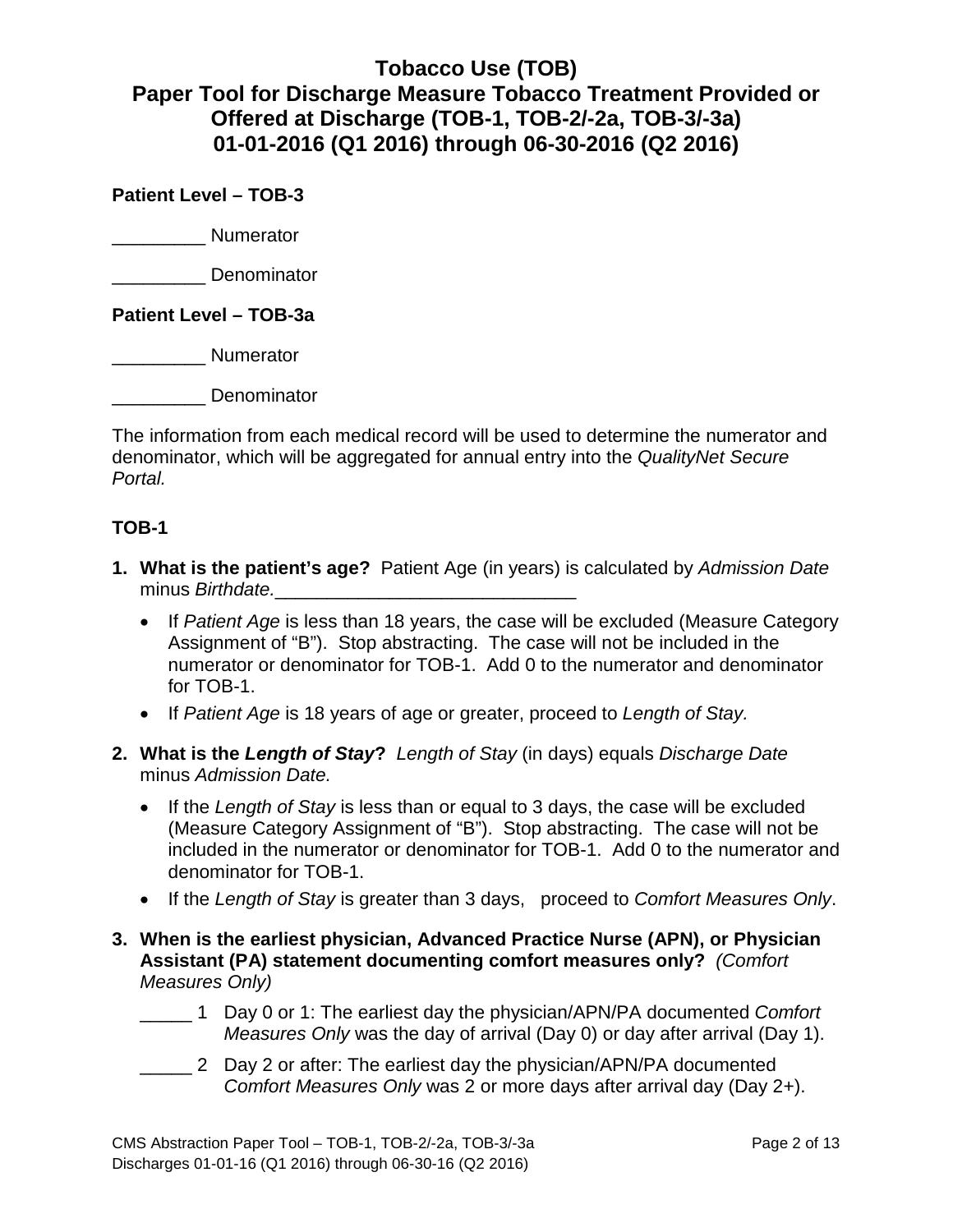- \_\_\_\_\_ 3 Timing unclear: There is physician/APN/PA documentation of *Comfort Measures Only* during this hospital stay, but whether the earliest documentation of *Comfort Measures Only* was on day 0 or 1 OR after day 1 is unclear.
- \_\_\_\_\_ 4 Not Documented/UTD: There is no physician/APN/PA documentation of *Comfort Measures Only*, or unable to determine from medical record documentation.
- If *Comfort Measures Only* equals 1, 2, or 3, the case will be excluded (Measure Category Assignment of "B"). Stop abstracting. The case will not be included in the numerator or denominator for TOB-1. Add 0 to the numerator and denominator for TOB-1.
- If *Comfort Measures Only* equals 4, proceed to *Tobacco Use Status.*

### **4. What is the patient's** *Tobacco Use Status***?** *(Tobacco Use Status)*

- \_\_\_\_\_ 1 The patient has smoked cigarettes daily on average in a volume of five or more cigarettes (≥1/4 pack) per day and/or cigars daily and/or pipes daily during the past 30 days.
- \_\_\_\_\_ 2 The patient has smoked cigarettes daily on average in a volume of four or less cigarettes (<1/4 pack) per day and/or used smokeless tobacco and/or smoked cigarettes but not daily and/or cigars but not daily and/or pipes but not daily during the past 30 days.
- \_\_\_\_\_ 3 The patient has not used any forms of tobacco in the past 30 days.
- \_\_\_\_\_ 4 The patient refused the tobacco use screen.
- \_\_\_\_\_ 5 The patient was not screened for tobacco use during this hospitalization or unable to determine the patient's *Tobacco Use Status* from the medical record documentation.
- \_\_\_\_\_ 6 The patient was not screened for tobacco use during the first 3 days of admission because of cognitive impairment.
- If *Tobacco Use Status* equals 6, the case will be excluded (Measure Category Assignment of "B"). Stop abstracting. The case will not be included in the numerator or denominator for TOB-1. Add 0 to the numerator and denominator for TOB-1.
- If *Tobacco Use Status* equals 5, the case will be included (Measure Category Assignment of "D"). Stop abstracting. Add 1 to the denominator for TOB-1. Add 0 to the numerator for TOB-1.
- If *Tobacco Use Status* equals 1, 2, 3, or 4, the case will be included (Measure Category Assignment of "E"). Stop abstracting. Add 1 to BOTH the numerator and denominator for TOB-1.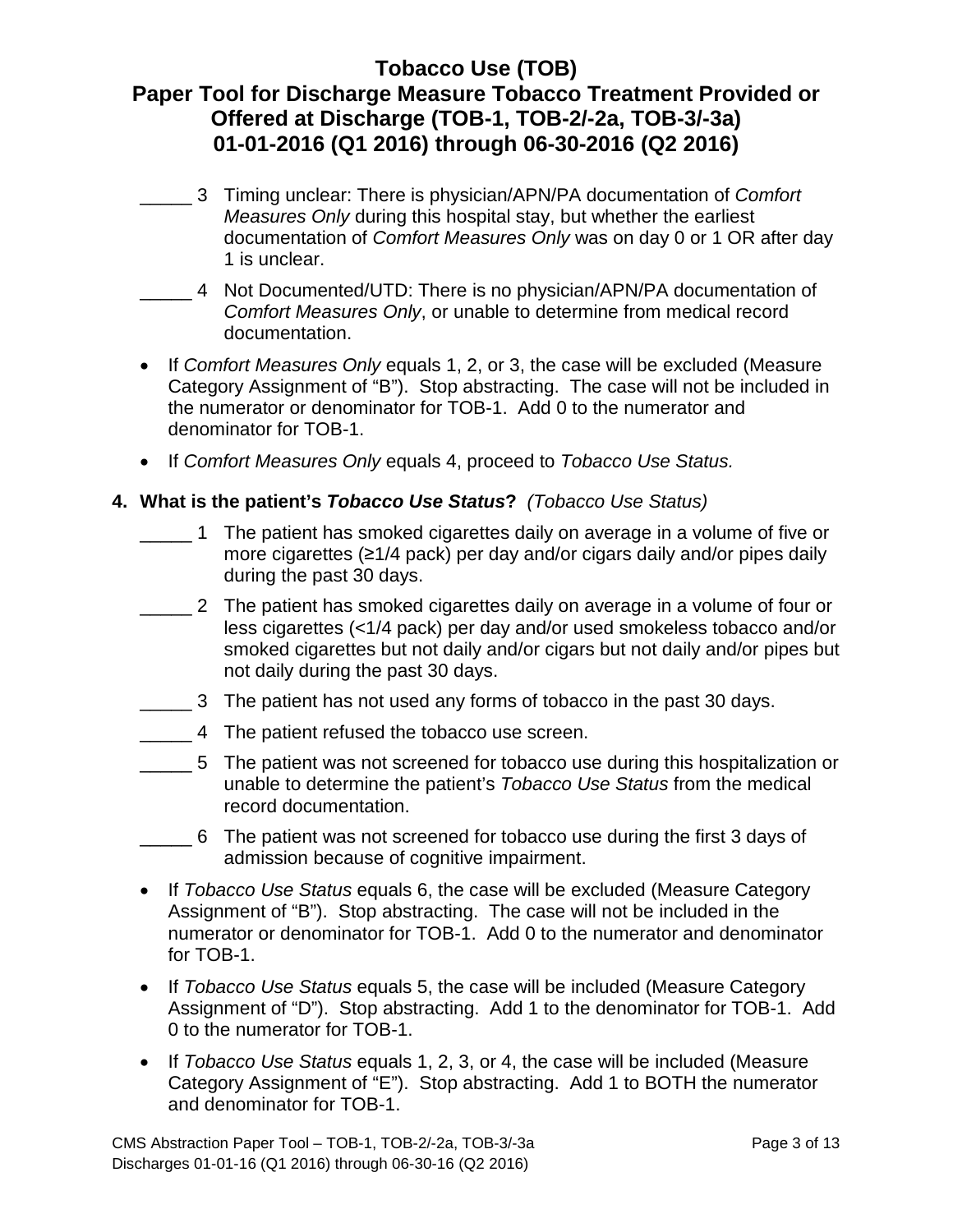### **TOB-2**

- **1. What is the patient's age?** Patient Age (in years) is calculated by *Admission Date* minus *Birthdate*:
	- If Patient Age is less than 18 years, the case will be excluded (Measure Category Assignment of "B"). Stop abstracting. The case will not be included in the numerator or denominator for TOB-2. Add 0 to the numerator and denominator for TOB-2.
	- If Patient Age is 18 years of age or greater, proceed to Length of Stay.
- **2. What is the Length of Stay?** *Length of Stay* (in days) equals *Discharge Date* minus *Admission Date*:
	- If the *Length of Stay* is less than or equal to 3 days, the case will be excluded (Measure Category Assignment of "B"). Stop abstracting. The case will not be included in the numerator or denominator for TOB-2. Add 0 to the numerator and denominator for TOB-2.
	- If the *Length of Stay* is greater than 3 days, proceed to *Comfort Measures Only*.
- **3. When is the earliest physician/APN/PA documentation of** *Comfort Measures*  **Only?** *(Comfort Measures Only)* Enter value from TOB-1:
	- If *Comfort Measures Only* equals 1, 2, or 3, the case will be excluded (Measure Category Assignment of "B"). Stop abstracting. The case will not be included in the numerator or denominator for TOB-2. Add 0 to the numerator and denominator for TOB-2.
	- If *Comfort Measures Only* equals 4, proceed to *Tobacco Use Status.*
- **4. What is the patient's tobacco use status?** *(Tobacco Use Status)* Enter value from TOB-1:
	- If *Tobacco Use Status* equals 3, 4, 5 or 6, the case will be excluded (Measure Category Assignment of "B"). Stop abstracting. The case will not be included in the numerator or denominator for TOB-2. Add 0 to the numerator and denominator for TOB-2.
	- If *Tobacco Use Status* equals 1 or 2, proceed to *Tobacco Use Treatment Practical Counseling*.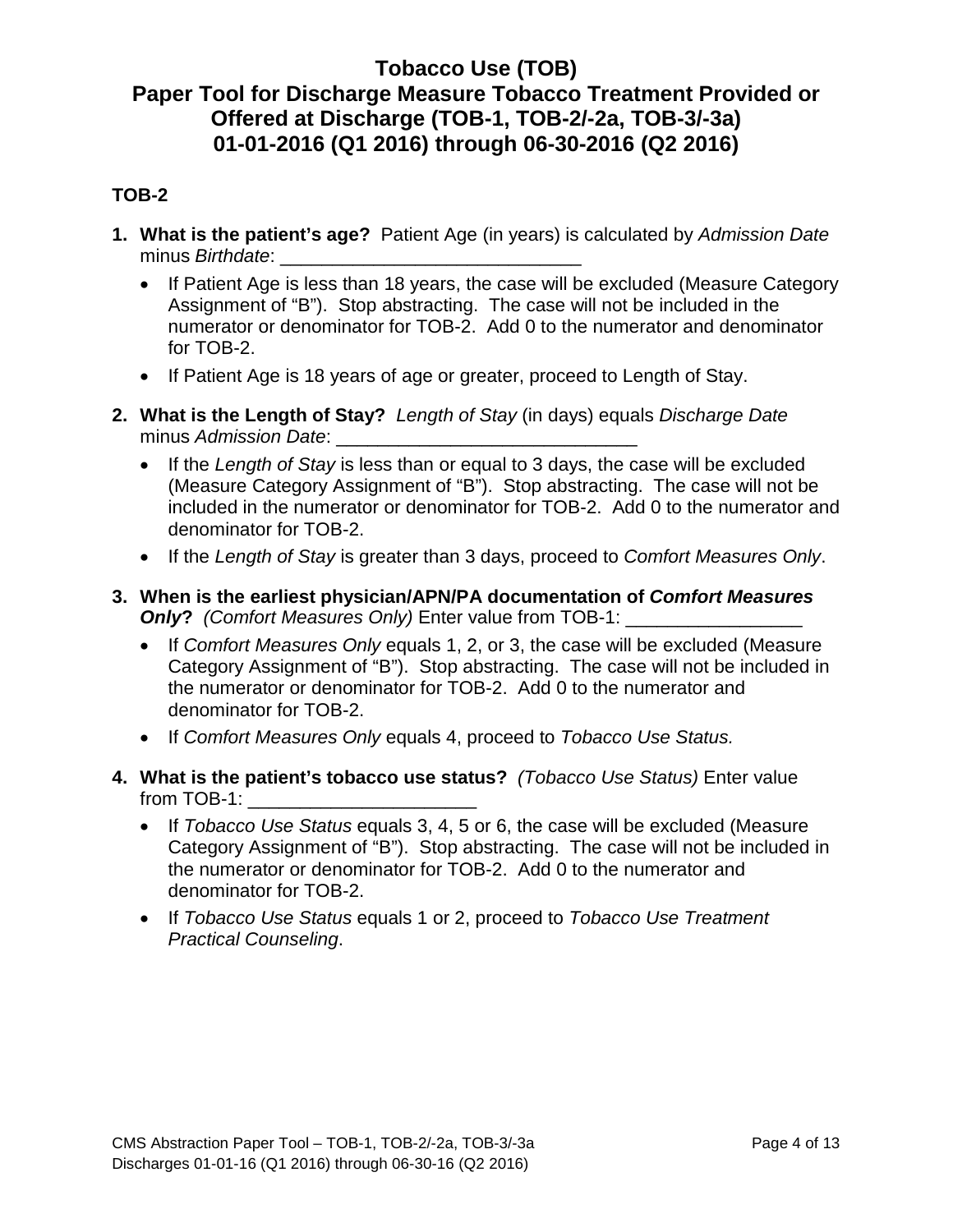# **Paper Tool for Discharge Measure Tobacco Treatment Provided or Offered at Discharge (TOB-1, TOB-2/-2a, TOB-3/-3a) 01-01-2016 (Q1 2016) through 06-30-2016 (Q2 2016)**

- **5. Did the patient receive all of the components of practical counseling (recognizing danger situations, developing coping skills, and providing basic information about quitting) during the first 3 days after admission?** *(Tobacco Use Treatment Practical Counseling)*
	- \_\_\_\_\_ 1 The patient received all components of practical counseling during the first 3 days after admission.
	- \_\_\_\_\_ 2 The patient refused/declined practical counseling during the first 3 days after admission.
	- \_\_\_\_\_ 3 Practical counseling was not offered to the patient during the first 3 days after admission or unable to determine if tobacco use treatment was provided from medical record documentation.
	- If *Tobacco Use Treatment Practical Counseling* equals 3, the case will be included (M*e*asure Category Assignment of "D"). Stop abstracting. Add 1 to the denominator for TOB-2. Add 0 to the numerator for TOB-2.
	- If *Tobacco Use Treatment Practical Counseling* equals 1 or 2, proceed to *ICD-10-CM Principal or Other Diagnosis Codes.*
- **6. What was the ICD-10-CM code selected as the principal diagnosis for this record?** (ICD-10-CM Principal Diagnosis Code)

**Were there** *ICD-10-CM other diagnosis codes* **selected for this medical record?** *(ICD-10-CM Other Diagnosis Codes)* \_\_\_\_\_\_\_\_\_\_\_\_\_\_\_\_\_\_\_\_\_\_\_\_\_\_\_

- If none of the codes above are on Table 12.3, proceed to recheck *Tobacco Use Status.*
- If at least one code above is on Table 12.3, the case will be included (Measure Category Assignment of "E"). Stop abstracting. Add 1 to BOTH the numerator and denominator for TOB-2.
- **7. What is the patient's tobacco use status?** *(Tobacco Use Status)* Enter value from  $\mathsf{TOB-1}:$ 
	- If *Tobacco Use Status* equals 2, the case will be included (Measure Category Assignment of "E"). Stop abstracting. Add 1 to BOTH the numerator and denominator for TOB-2.
	- If *Tobacco Use Status* equals 1, proceed to *Tobacco Use Treatment FDA-Approved Cessation Medication*.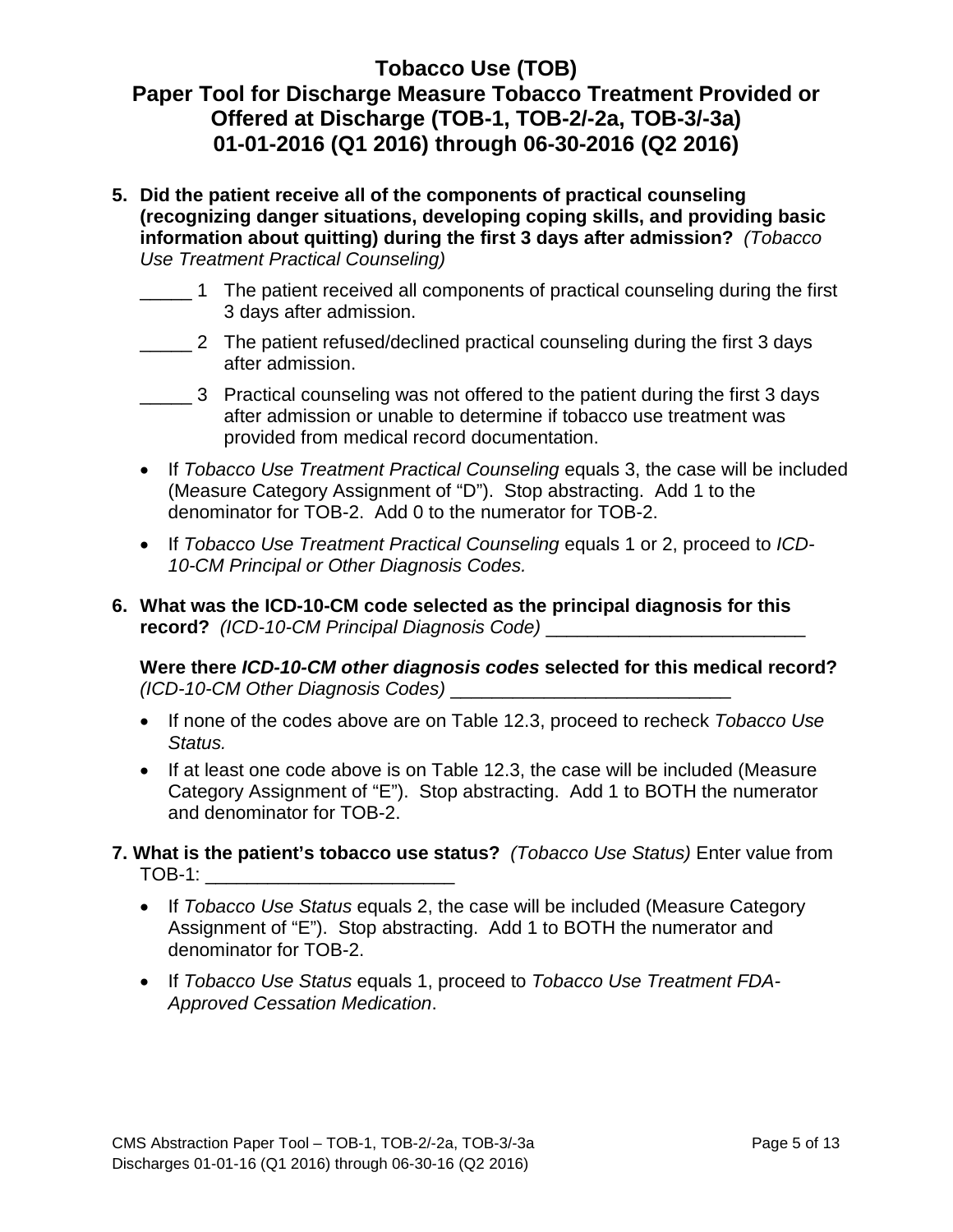# **Paper Tool for Discharge Measure Tobacco Treatment Provided or Offered at Discharge (TOB-1, TOB-2/-2a, TOB-3/-3a) 01-01-2016 (Q1 2016) through 06-30-2016 (Q2 2016)**

- **8. Did the patient receive one of the FDA-approved tobacco cessation medications during the first 3 days after admission?** *(Tobacco Use Treatment FDA-Approved Cessation Medication)*
	- \_\_\_\_\_ 1 The patient received one of the FDA-approved tobacco cessation medications during the first 3 days after admission.
	- \_\_\_\_\_ 2 The patient refused the FDA-approved tobacco cessation medications during the first 3 days after admission.
	- \_\_\_\_\_ 3 FDA-approved tobacco cessation medications were not offered to the patient during the first 3 days after admission or unable to determine from medical record documentation.
	- If *Tobacco Use Treatment FDA-Approved Cessation Medication* equals 1 or 2, the case will be included (Measure Category Assignment of "E"). Stop abstracting. Add 1 to BOTH the numerator and denominator for TOB-2. Proceed to TOB-2a.
	- If *Tobacco Use Treatment FDA-Approved Cessation Medication* equals 3, proceed to *Reason for No Tobacco Cessation Medication During the Hospital Stay*.

#### **9. Is there documentation of a reason for not administering one of the FDAapproved tobacco cessation medications during the first 3 days of admission?** *(Reason for No Tobacco Cessation Medication)*

- $\overline{\phantom{a}}$ Yes - There is documentation of a reason for not administering an FDAapproved cessation medication during the first 3 days of admission.
- $\overline{\phantom{a}}$ No - There is no documentation of a reason for not administering an FDAapproved cessation medication during the first 3 days of admission or unable to determine from medical record documentation.
- If *Reason for No Tobacco Cessation Medication* equals "No," the case will be included (Measure Category Assignment of "D"). Stop abstracting. Add 1 to the denominator for TOB-2. Add 0 to the numerator for TOB-2.
- If *Reason for No Tobacco Cessation Medication* equals "Yes," the case will be included (Measure Category Assignment of "E"). Stop abstracting. Add 1 to BOTH the numerator and denominator for TOB-2. Proceed to TOB-2a.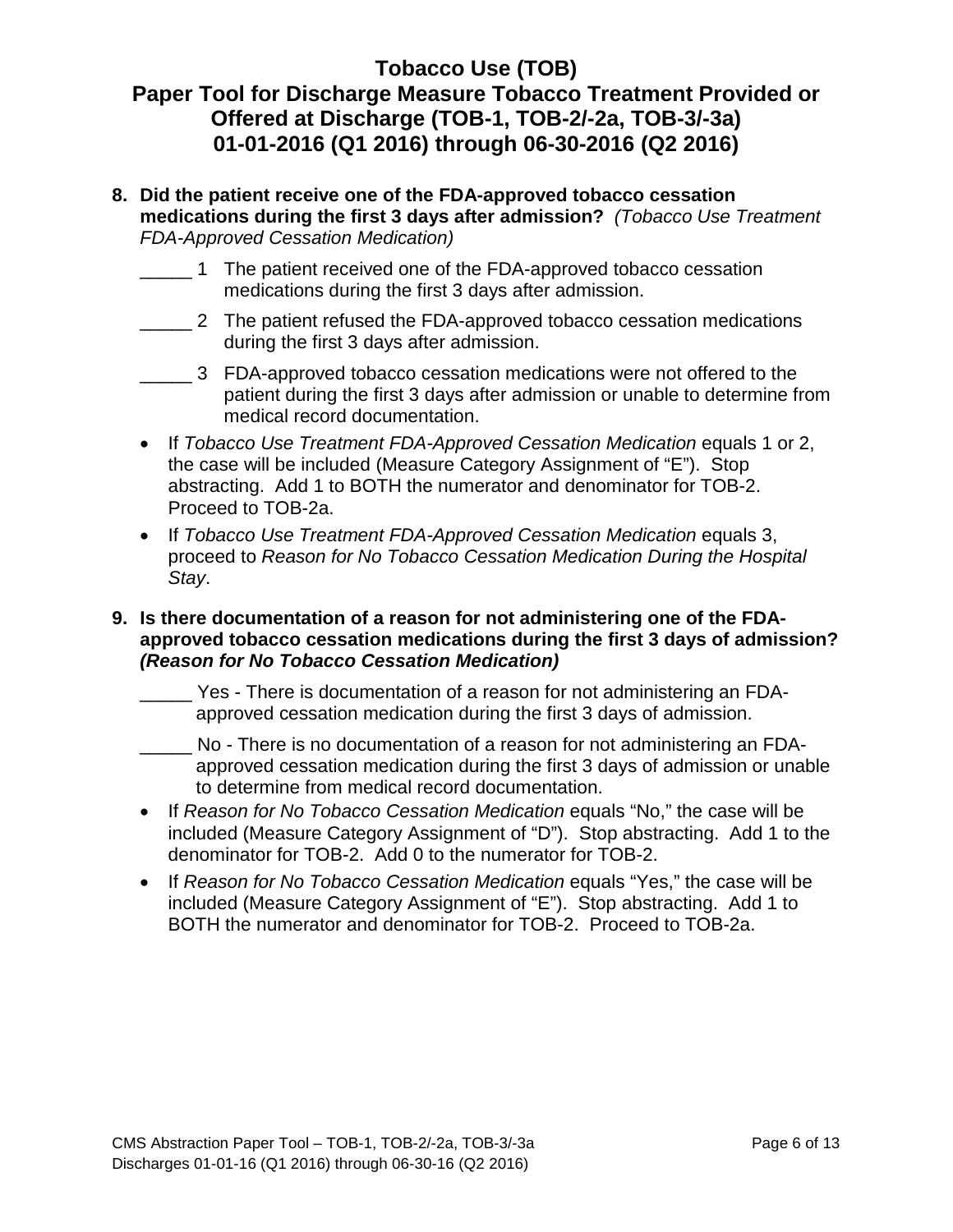#### **TOB-2a**

#### **10.Determine numerator and denominator for TOB-2a**

- If the case is excluded for TOB-2 (Measure Category Assignment of "B"), it will not be in sub-measure TOB-2a. Stop abstracting. Add 0 to the numerator and denominator for TOB-2a.
- If the case is included in TOB-2 (Measure Category Assignment of "D" or "E"), recheck *Tobacco Use Treatment Practical Counseling.*
- **11.Did the patient receive all of the components of practical counseling (recognizing danger situations, developing coping skills, and providing basic information about quitting) during the first 3 days after admission?** *(Tobacco Use Treatment Practical Counseling*) Enter value from TOB-2:
	- If *Tobacco Use Treatment Practical Counseling* equals 2 or 3, the case will be included (Measure Category Assignment of "D"). Stop abstracting. Add 1 to the denominator for TOB-2a. Add 0 to the numerator for TOB-2a.
	- If *Tobacco Use Treatment Practical Counseling* equals 1, recheck *ICD-10-CM Principal or Other Diagnosis Codes*.
- **12.What was the ICD-10-CM code selected as the principal diagnosis for this record?** (ICD-10-CM Principal Diagnosis Code):

**Were there ICD-10-CM other diagnosis codes selected for this medical record?** *(ICD-10-CM Other Diagnosis Codes)*:*\_\_\_\_\_\_\_\_\_\_\_\_\_\_\_\_\_\_\_\_\_\_\_\_\_\_\_*

- If none of the codes above are on Table 12.3, recheck *Tobacco Use Status*.
- If at least one code above is on Table 12.3, the case will be included (Measure Category Assignment of "E"). Stop abstracting. Add 1 to BOTH the numerator and denominator for TOB-2a.
- **13.What is the patient's tobacco use status?** *(Tobacco Use Status)* Enter value from TOB-2:
	- If *Tobacco Use Status* equals 2, the case is included (Measure Category Assignment of "E"). Stop abstracting. Add 1 to BOTH the numerator and denominator for TOB-2a.
	- If *Tobacco Use Status* equals 1, proceed to *Tobacco Use Treatment FDA-Approved Cessation Medication*.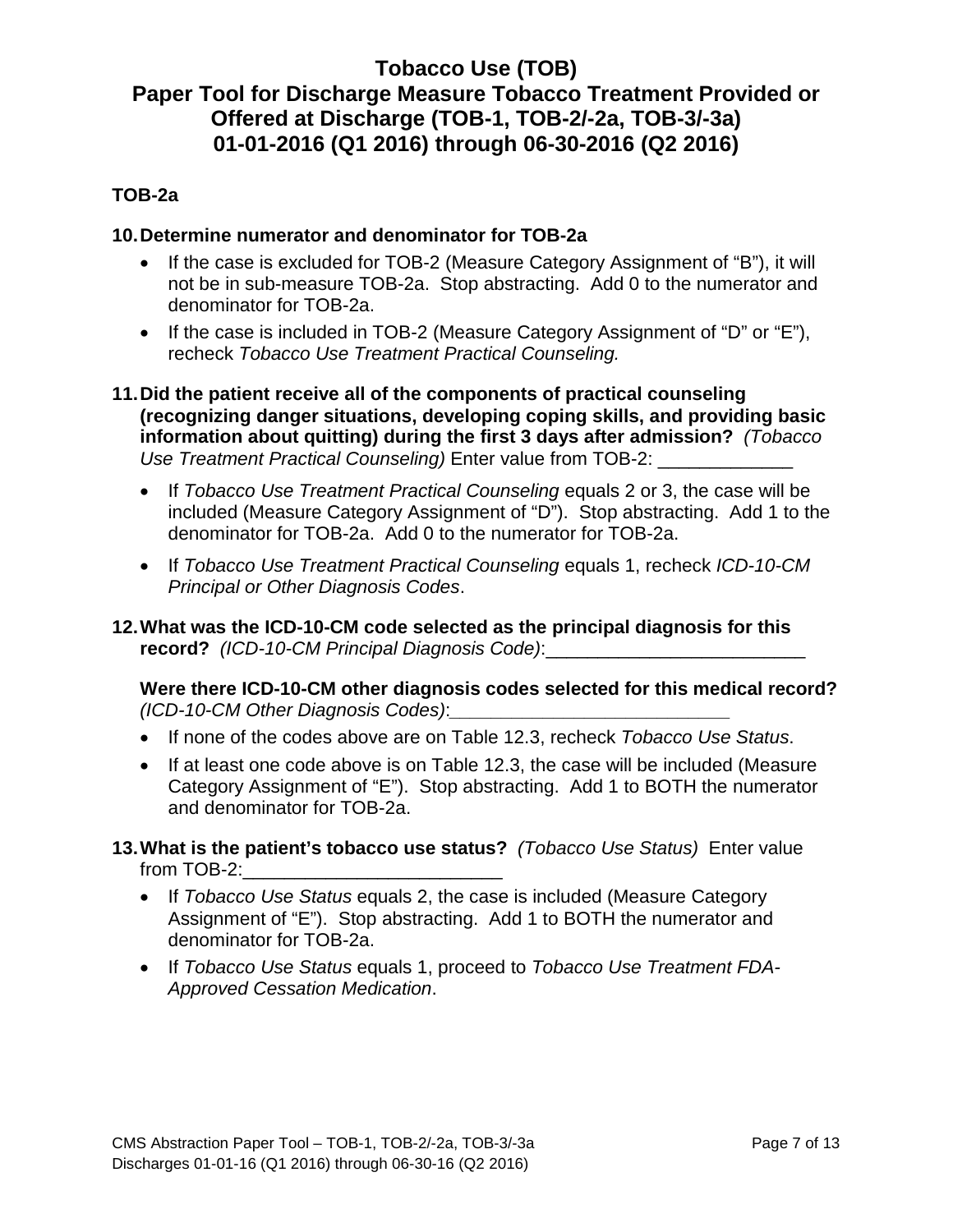# **Paper Tool for Discharge Measure Tobacco Treatment Provided or Offered at Discharge (TOB-1, TOB-2/-2a, TOB-3/-3a) 01-01-2016 (Q1 2016) through 06-30-2016 (Q2 2016)**

#### **14.Did the patient receive one of the FDA-approved tobacco cessation medications during the first 3 days after admission?** *(Tobacco Use Treatment FDA-Approved Cessation Medication)* Enter value from TOB-2: \_\_\_\_\_\_\_\_\_\_\_\_

- If *Tobacco Use Treatment FDA-Approved Cessation Medication* equals 1, the case is included (M*e*asure Category Assignment of "E"). Stop abstracting. Add 1 to BOTH the numerator and denominator for TOB-2a.
- If *Tobacco Use Treatment FDA-Approved Cessation Medication* equals 2, the case is included (Measure Category Assignment of "D"). Stop abstracting. Add 1 to the denominator for TOB-2a. Add 0 to the numerator for TOB-2a.
- If *Tobacco Use Treatment FDA-Approved Cessation Medication* equals 3, proceed to *Reason for No Tobacco Cessation Medication During Hospital Stay*.
- **15.Is there documentation of a reason for not administering one of the FDAapproved tobacco cessation medications during the first 3 days of admission?** *(Reason for No Tobacco Cessation Medication)* Enter value from TOB-2: \_\_\_\_\_
	- If *Reason for No Tobacco Cessation Medication* equals No, the case is included (Measure Category Assignment of "D"). Stop abstracting. Add 1 to the denominator for TOB-2a. Add 0 to the numerator for TOB-2a.
	- If *Reason for No Tobacco Cessation Medication* equals Yes, the case is included (Measure Category Assignment of "E"). Stop abstracting. Add 1 to BOTH the numerator and denominator for TOB-2a.

### **TOB-3**

- **16.What is the patient's age?** Patient Age (in years) is calculated by *Admission Date* minus *Birthdate.*
	- If *Patient Age* is less than 18 years, the case will be excluded (Measure Category Assignment of "B"). Stop abstracting for TOB-3. The case will not be included in the numerator or denominator count for TOB-3.
	- If *Patient Age* is 18 years of age or greater, proceed to *Length of Stay*.
- **17.What is the length of stay?** *Length of Stay* (in days) equals *Discharge Date* minus *Admission Date.*
	- If the *Length of Stay* is less than or equal to 3 days, the case will be excluded (Measure Category Assignment of "B"). Stop abstracting for TOB-3. The case will not be included in the numerator or denominator count for TOB-3.
	- If the *Length of Stay* is greater than three days, proceed to *Comfort Measures Only*.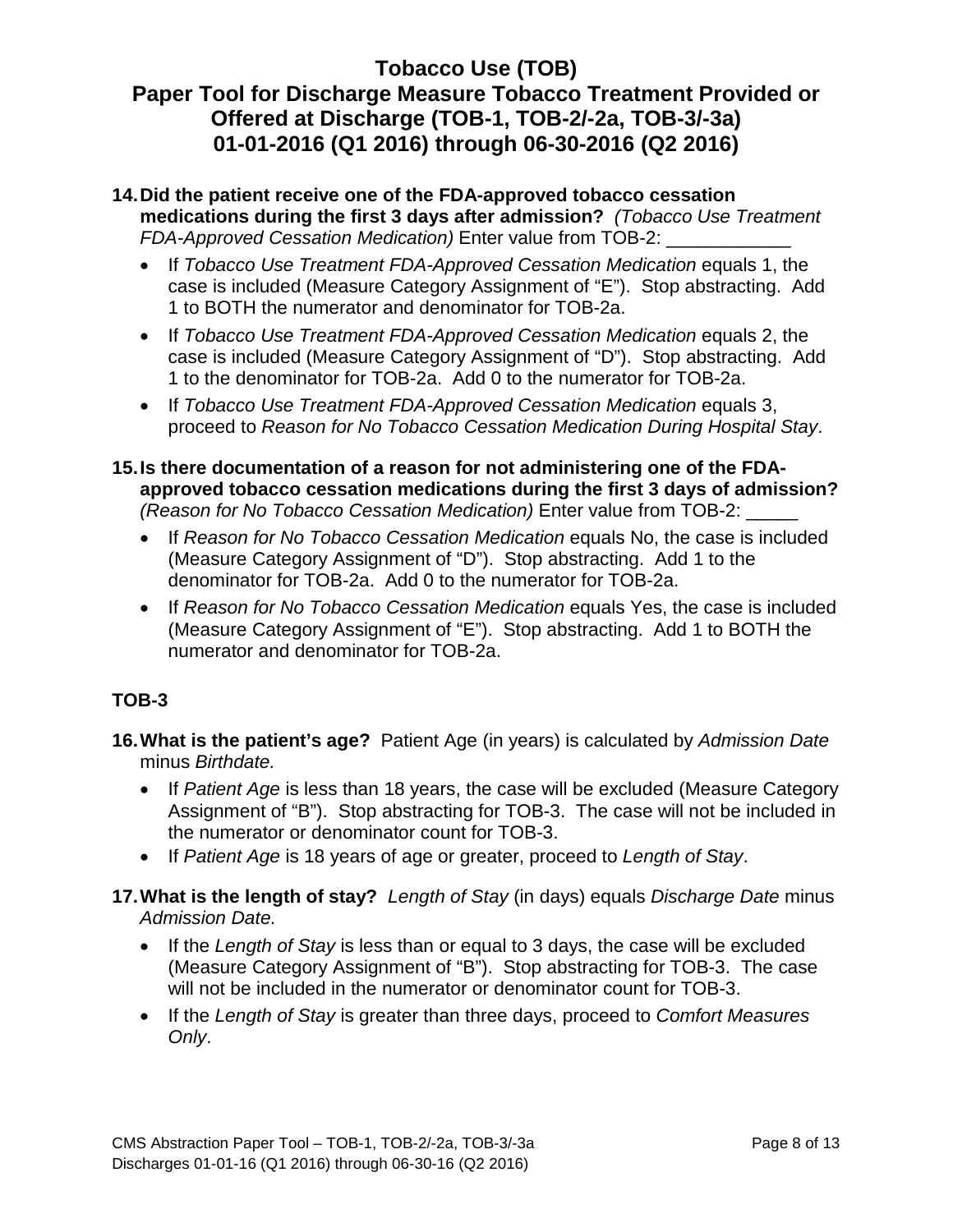# **Paper Tool for Discharge Measure Tobacco Treatment Provided or Offered at Discharge (TOB-1, TOB-2/-2a, TOB-3/-3a) 01-01-2016 (Q1 2016) through 06-30-2016 (Q2 2016)**

- **18.When is the earliest physician/APN/PA documentation of comfort measures only?** *(Comfort Measures Only)*
	- \_\_\_\_\_ 1 **Day 0 or 1:** The earliest day the physician/APN/PA documented *Comfort Measures Only* was the day of arrival (Day 0) or day after arrival (Day 1).
	- \_\_\_\_\_ 2 **Day 2 or after:** The earliest day the physician/APN/PA documented *Comfort Measures Only* was two or more days after arrival day (Day 2+).
	- \_\_\_\_\_ 3 **Timing unclear:** There is physician/APN/PA documentation of *Comfort Measures Only* during this hospital stay, but whether the earliest documentation of *Comfort Measures Only* was on day 0 or 1 OR after day 1 is unclear.
	- \_\_\_\_\_ 4 **Not Documented/UTD:** There is no physician/APN/PA documentation of *Comfort Measures Only*, or unable to determine from medical record documentation.
	- If *Comfort Measures Only* equals 1, 2, or 3, the case will be excluded (Measure Category Assignment of "B"). Stop abstracting for TOB-3. The case will not be included in the numerator or denominator count for TOB-3.
	- If *Comfort Measures Only* equals 4, proceed to *Tobacco Use Status.*
- **19.What is the patient's tobacco use status?** *(Tobacco Use Status)* Enter value from TOB-1:
	- If *Tobacco Use Status* equals 3, 4, 5 or 6, the case will be excluded. *(*Measure Category Assignment of "B"). Stop abstracting for TOB-3. The case will not be included in the numerator or denominator count for TOB-3.
	- If *Tobacco Use Status* equals 1 or 2, proceed to *Discharge Disposition.*
- **20.What was the patient's discharge disposition on the day of discharge**?

(Discharge Disposition)

- \_\_\_\_\_ 1 Home
- \_\_\_\_\_ 2 Hospice Home
- \_\_\_\_\_ 3 Hospice Health Care Facility
- \_\_\_\_\_ 4 Acute Care Facility
- \_\_\_\_\_ 5 Other Health Care Facility
- \_\_\_\_\_ 6 Expired
- \_\_\_\_\_ 7 Left Against Medical Advice/AMA
- \_\_\_\_\_ 8 Not Documented or Unable to Determine (UTD)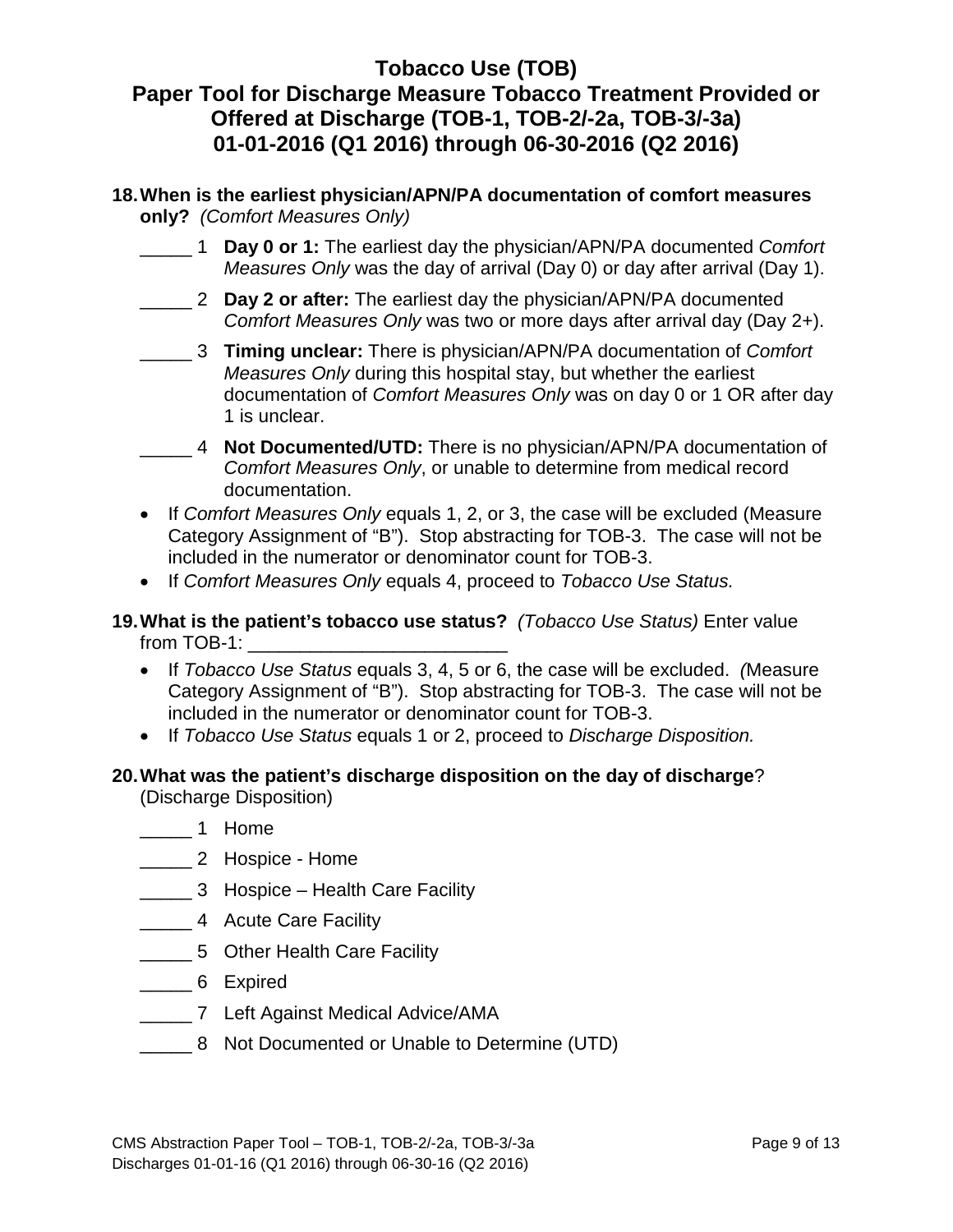- If *Discharge Disposition* equals 2, 3, 4, 5, 6, or 7, the case will be excluded (Measure Category Assignment of "B"). Stop abstracting for TOB-3. The case will not be included in the numerator or denominator count for TOB-3.
- If *Discharge Disposition* equals 1 or 8, proceed to *Referral for Outpatient Tobacco Cessation Counseling*.

### **21.Did the patient receive a referral for outpatient tobacco cessation counseling?**  *(Referral for Outpatient Tobacco Cessation Counseling)*

- $\_1$ 1 The *Referral for Outpatient Tobacco Cessation Counseling* treatment was made by the healthcare provider or health care organization at any time prior to discharge.
- $\overline{\phantom{a}}$ Referral information was given to the patient at discharge but the appointment was not made by the provider or health care organization prior to discharge.
- $\overline{\mathbf{3}}$ 3 The patient refused the *Referral for Outpatient Tobacco Cessation Counseling* treatment and the referral was not made.
- $\overline{4}$ The patient's residence is not in the USA.
- $\frac{5}{2}$ 5 The *Referral for Outpatient Tobacco Cessation Counseling* treatment was not offered at discharge or unable to determine from the medical record documentation.
- If *Referral for Outpatient Tobacco Cessation Counseling* equals 4, the case will be excluded (Measure Category Assignment of "B"). Stop abstracting for TOB-3. The case will not be included in the numerator or denominator count for TOB-3
- If *Referral for Outpatient Tobacco Cessation Counseling* equals 1, 2, 3, or 5, proceed to Prescription for Tobacco Cessation Medication.

### 22.**Was an FDA-approved tobacco cessation medication prescribed at discharge?**  (*Prescription for Tobacco Cessation Medication*)

- $\blacksquare$ 1 A *Prescription for Tobacco Cessation Medication* was given to the patient at discharge.
- $-2$ 2 A *Prescription for Tobacco Cessation Medication* was offered at discharge and the patient refused.
- $\_\_$  3 The patient's residence is not in the USA.
- $\overline{4}$ 4 A *Prescription for Tobacco Cessation Medication* was not offered at discharge or unable to determine from medical record documentation.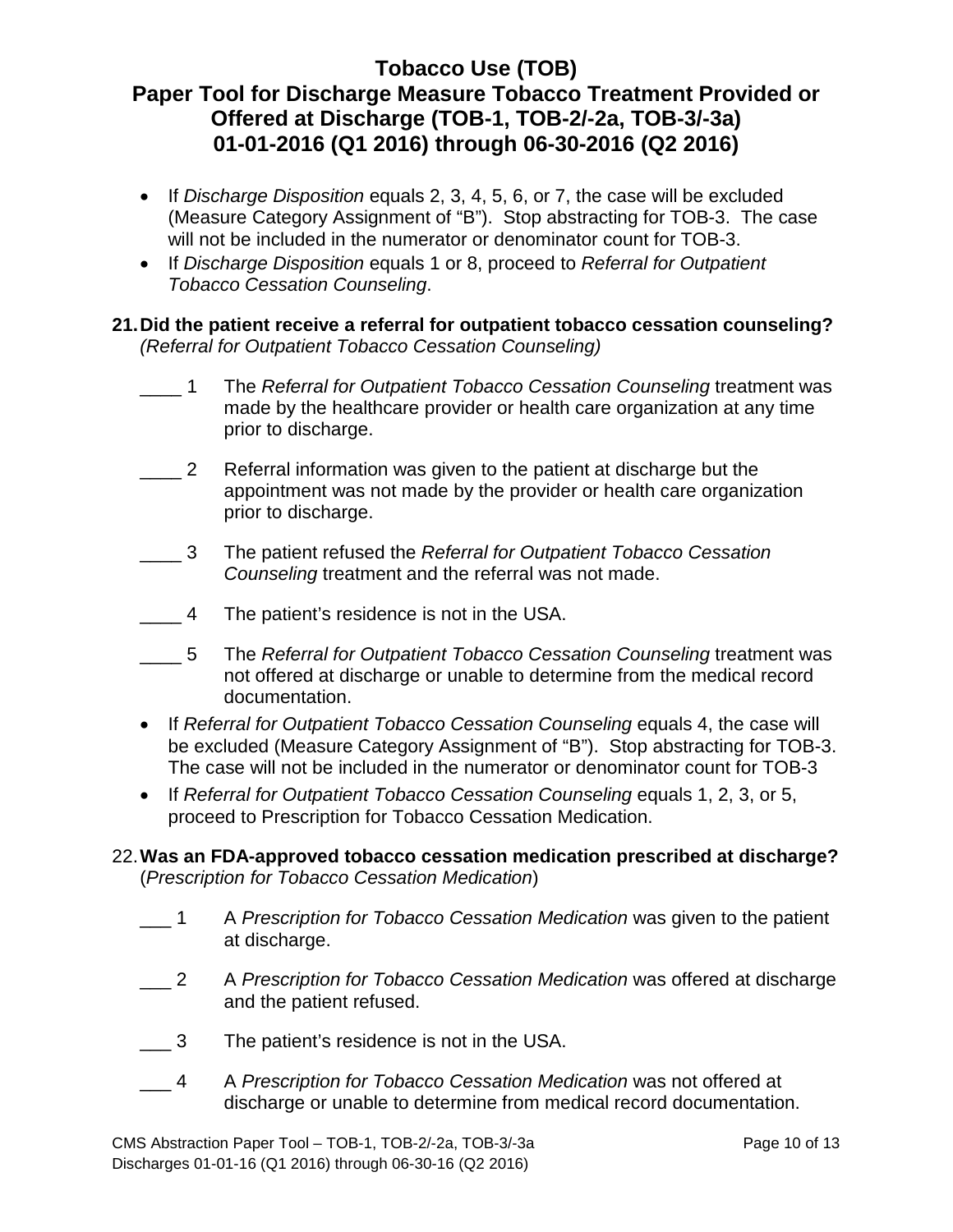- If Prescription for Tobacco Cessation Medication equals 3, the case will be excluded (Measure Category Assignment of "B"). Stop abstracting for TOB-3. The case will not be included in the numerator or denominator count for TOB-3.
- If *Prescription for Tobacco Cessation Medication* equals 1, 2, or 4, recheck *Referral for Outpatient Tobacco Cessation Counseling*.

### **23.Did the patient receive a referral for outpatient tobacco cessation counseling?**  (*Referral for Outpatient Tobacco Cessation Counseling*)

- If *Referral for Outpatient Tobacco Cessation Counseling* equals 2 or 5, the case will be included (Measure Category Assignment of "D"). Add 1 to the denominator for TOB-3. Add 0 to the numerator for TOB-3.
- If *Referral for Outpatient Tobacco Cessation Counseling* equals 1 or 3, proceed to ICD-10-CM Principal or Other Diagnosis Codes.

### **24.What was the ICD-10-CM code selected as the principal diagnosis for this record?** (*ICD-10-CM Principal Diagnosis Code*) \_\_\_\_\_\_\_\_\_\_\_\_\_\_\_\_\_\_\_\_\_

**Were there ICD-10-CM other diagnosis codes selected for this medical record?**  *(ICD-10-CM Other Diagnosis Codes)*: \_\_\_\_\_\_\_\_\_\_\_\_\_\_\_\_\_\_\_\_\_\_

- If none of the codes above are on Table 12.3, recheck Tobacco Use Status.
- If at least one code above is on Table 12.3, the case will be included (Measure Category Assignment of "E"). Add 1 to BOTH the numerator and denominator count for TOB-3.

### **25.What is the patient's tobacco use status?** (*Tobacco Use Status*) Enter value from TOB-1: \_\_\_\_\_\_\_\_\_\_\_\_\_\_\_\_\_\_\_\_\_\_\_\_\_

- If *Tobacco Use Status* equals 2, the case will be included (Measure Category Assignment of "E"). Add 1 to BOTH the numerator and denominator count for TOB-3.
- If *Tobacco Use Status* equals 1, recheck *Prescription for Tobacco Cessation Medication*.

#### **26.Was an FDA-approved tobacco cessation medication prescribed at discharge?**  (*Prescription for Tobacco Cessation Medication*)

- If *Prescription for Tobacco Cessation Medication* equals 1 or 2, the case will be included (*Me*asure Category Assignment of "E"). Add 1 to BOTH the numerator and denominator count for TOB-3. *Proceed to TOB-3a.*
- If *Prescription for Tobacco Cessation Medication* equals 4, proceed to *Reason for No Tobacco Cessation Medication* at Discharge.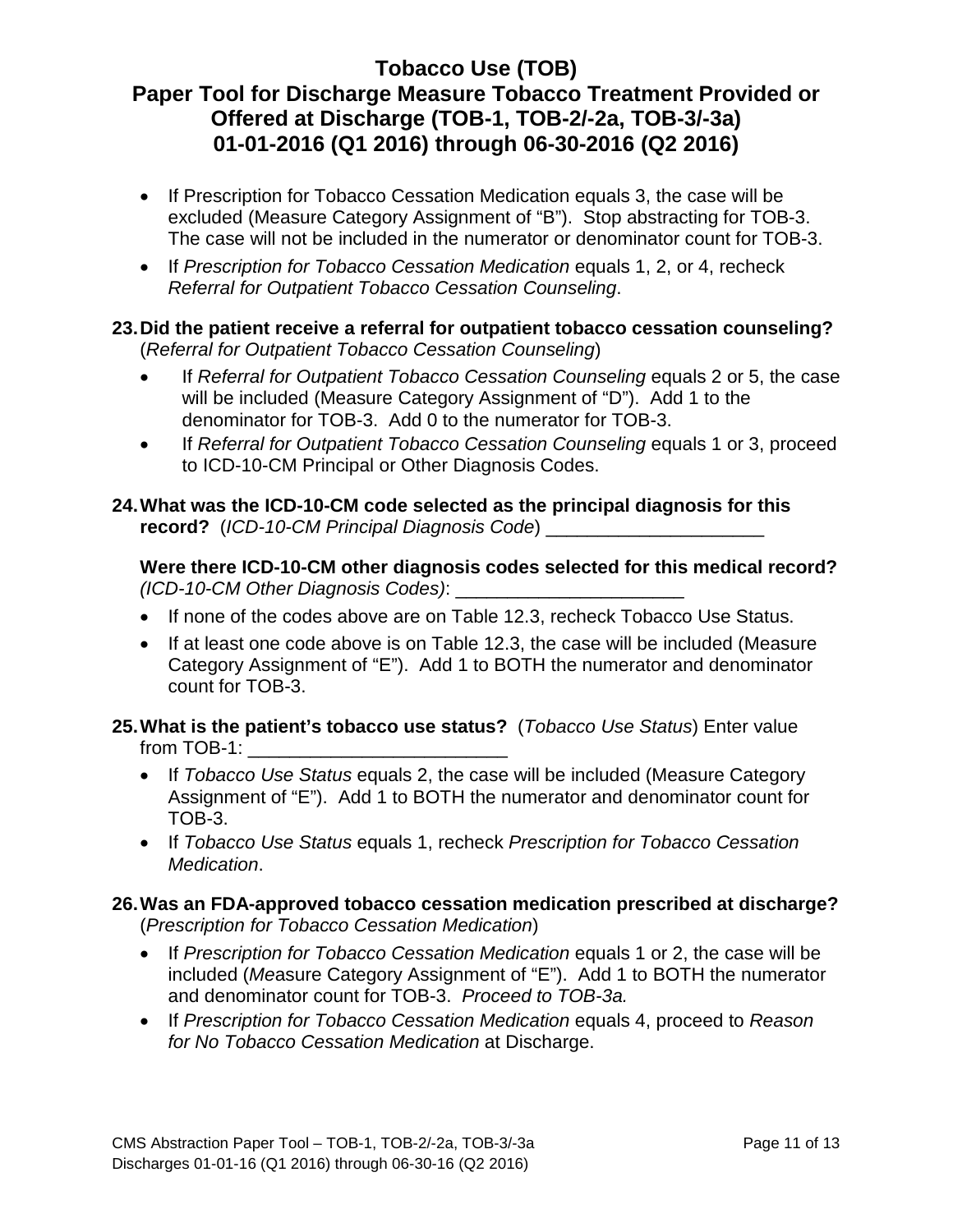# **Paper Tool for Discharge Measure Tobacco Treatment Provided or Offered at Discharge (TOB-1, TOB-2/-2a, TOB-3/-3a) 01-01-2016 (Q1 2016) through 06-30-2016 (Q2 2016)**

#### **27.Is there documentation of a reason for not prescribing one of the FDAapproved tobacco cessation medications at discharge?** *(Reason for No Tobacco Cessation Medication at Discharge)*

- \_\_\_\_\_ Yes There is documentation of a reason for not prescribing an FDAapproved cessation medication at discharge.
- \_\_\_\_\_ No There is no documentation of a reason for not prescribing an FDAapproved cessation medication at discharge or unable to determine from medical record documentation.
- If *Reason for No Tobacco Cessation Medication at Discharge* equals "No," the case will be included (Measure Category Assignment of "D"). Add 1 to the denominator for TOB-3. Add 0 to the numerator for TOB-3. Proceed to TOB-3a.
- If *Reason for No Tobacco Cessation Medication at Discharge* equals "Yes," the case will be included (Measure Category Assignment of "E"). Add 1 to BOTH the numerator and denominator count for TOB-3. Proceed to TOB-3a.

#### **28.Determine numerator and denominator for TOB-3a**

- If the case is excluded for TOB-3 (Measure Category Assignment of "B"), it will not be in sub-measure TOB-3a. Stop abstracting. Add 0 to the numerator and denominator for TOB-3a.
- If the case is included in TOB-3 (Measure Category Assignment of "D" or "E"), recheck *Referral for Outpatient Tobacco Cessation Counseling.*

### **29.Did the patient receive a** *referral for outpatient tobacco cessation counseling***?**  (*Referral for Outpatient Tobacco Cessation Counseling*)

- If *Referral for Outpatient Tobacco Cessation Counseling* equals 2, 3, or 5, the case will be included (Measure Category Assignment of "D"). Add 1 to the denominator for TOB-3a. Add 0 to the numerator for TOB-3a, Stop abstracting.
- If *Referral for Outpatient Tobacco Cessation Counseling* equals 1, proceed to ICD-10-CM Principal Diagnosis or Other Diagnosis Codes.

### **30.What was the ICD-10-CM code selected as the Principal Diagnosis for this record?** *(ICD-10-CM Principal Diagnosis Code)*: \_\_\_\_\_\_\_\_\_\_\_\_\_\_\_\_\_\_\_\_\_\_\_

### **Were there ICD-10-CM other diagnosis codes selected for this medical record?**  *(ICD-10-CM Other Diagnosis Codes)\_\_\_\_\_\_\_\_\_\_\_\_\_\_\_\_\_\_\_\_\_\_*

- If none of the codes above are on Table 12.3, recheck *Tobacco Use Status*.
- If at least one code above is on Table 12.3, the case will be included (Measure Category Assignment of "E"). Add 1 to BOTH the numerator and denominator count for TOB-3a. Stop abstracting.